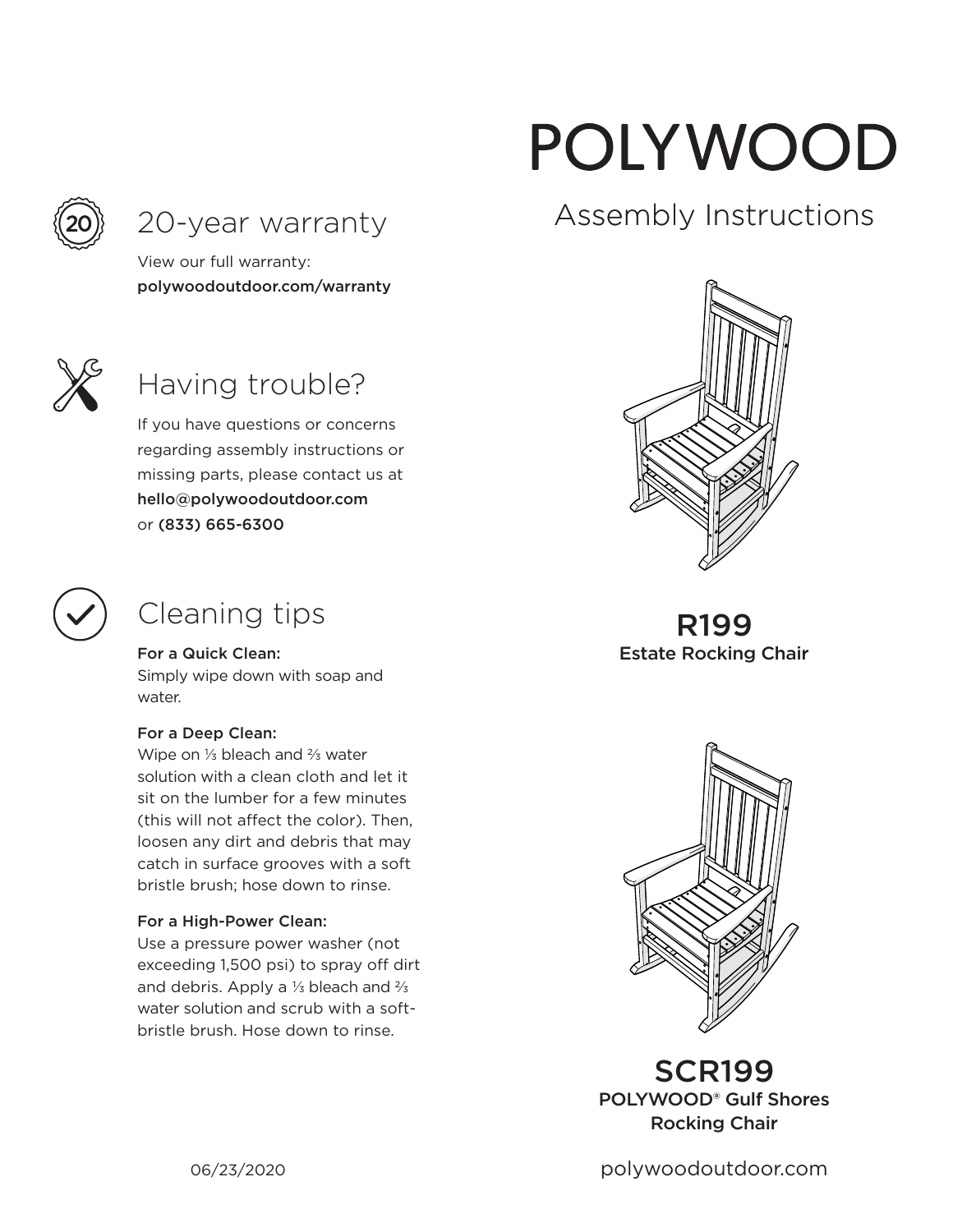Thank You

 Thank you for choosing POLYWOOD! We hope our furniture helps create a gathering place for you and your loved ones to enjoy for many years to come!



Let us know how we're doing: hello@polywoodoutdoor.com (833) 665-6300

Reach Out



Be the first to hear about new products, giveaways, and more by signing up for our email list: polywoodoutdoor.com/subscribe



For assembly tips and videos visit: polywoodoutdoor.com/assembly

#### Share your space

We love to see where our furniture ends up — snap a pic and tag it on Instagram or Facebook for your chance to be featured on our social channels! #polywood #rethinkoutdoor



facebook.com/polywoodoutdoor



pinterest.com/polywood

youtube.com/polywood



### Did you know?

POLYWOOD was the original outdoor furniture made from recycled materials.

> Learn more about our story: genuinePOLYWOOD.com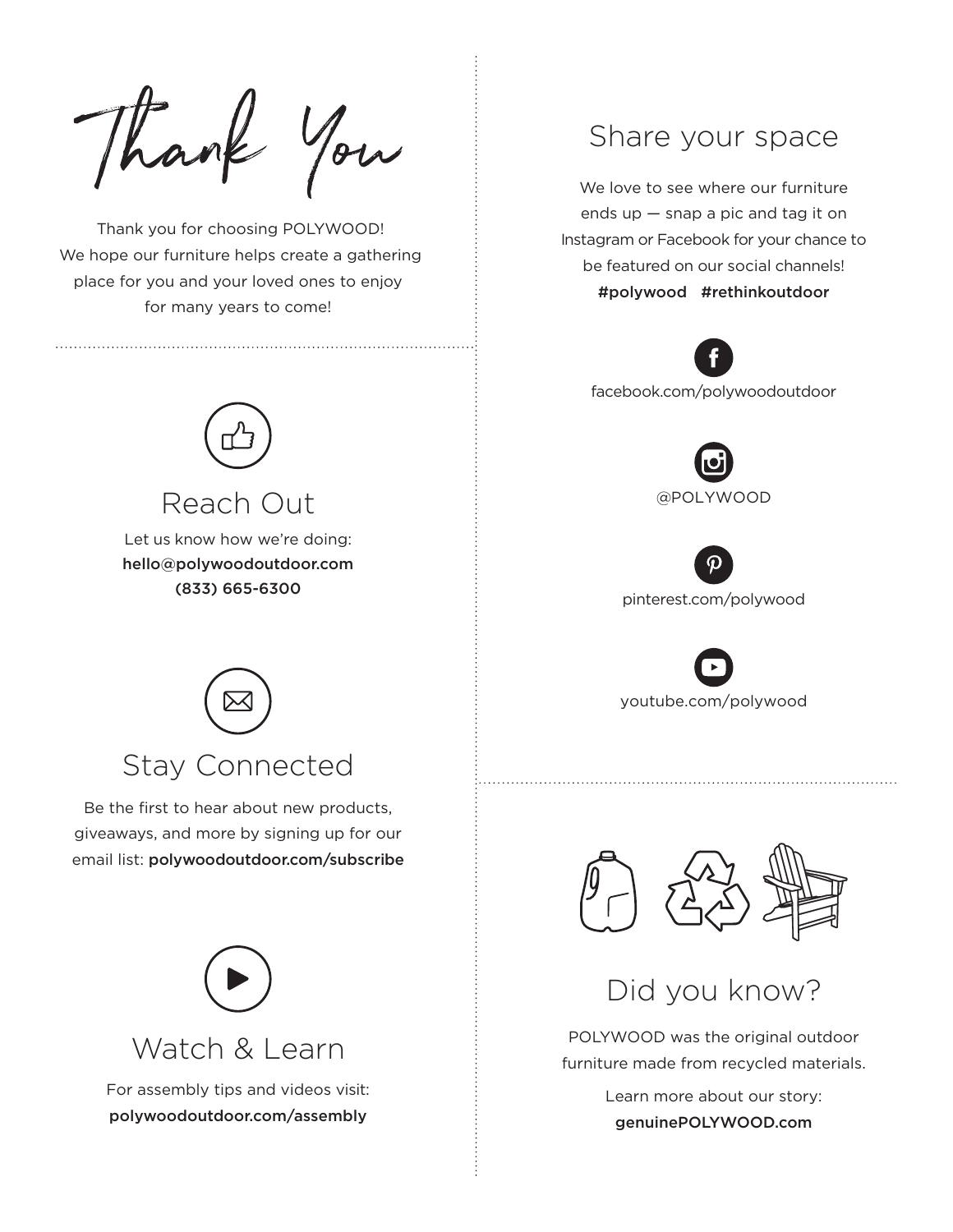## **TOOLS**



4mm T-handle hex key (included)

4mm hex for drill (included)

## PARTS







Something missing? Call (833) 665-6300 For assembly videos and more, visit youtube.com/polywood

1

Some may find this easier to assemble with a friend.